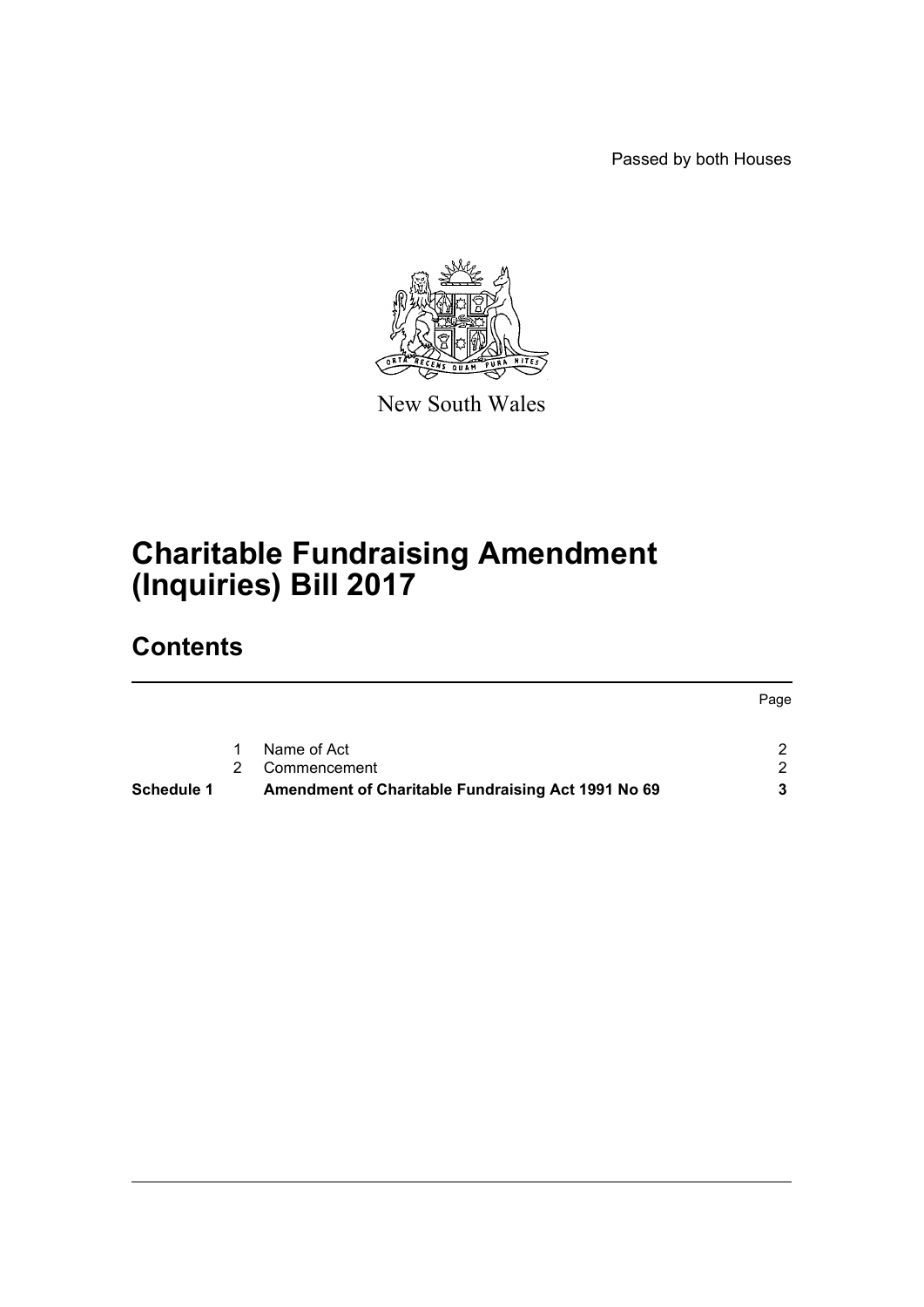*I certify that this public bill, which originated in the Legislative Assembly, has finally passed the Legislative Council and the Legislative Assembly of New South Wales.*

> *Clerk of the Legislative Assembly. Legislative Assembly, Sydney,* , 2017



New South Wales

# **Charitable Fundraising Amendment (Inquiries) Bill 2017**

Act No , 2017

An Act to amend the *Charitable Fundraising Act 1991* to enable public inquiries to be conducted under the Act.

*I have examined this bill and find it to correspond in all respects with the bill as finally passed by both Houses.*

*Assistant Speaker of the Legislative Assembly.*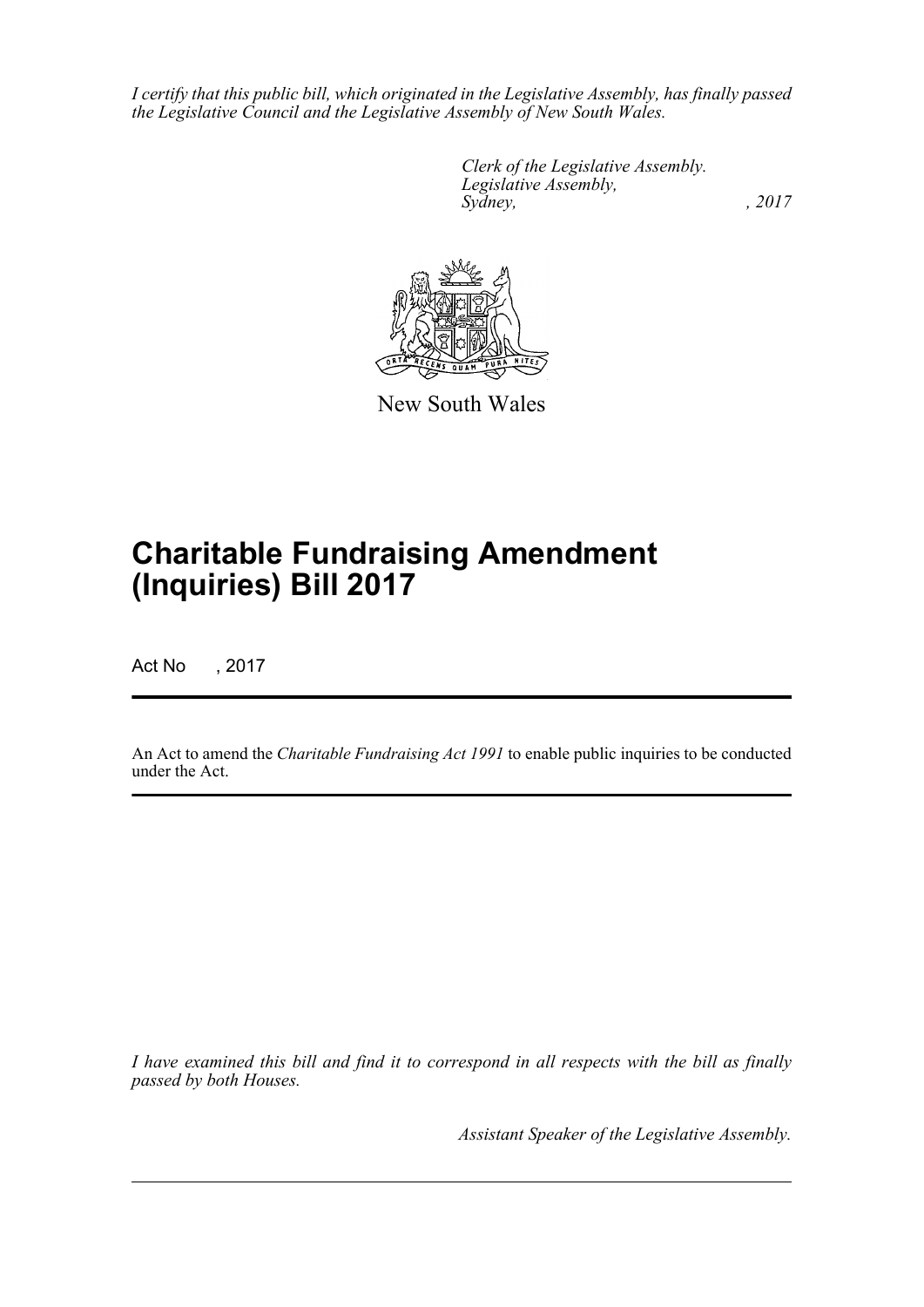# <span id="page-2-0"></span>**The Legislature of New South Wales enacts:**

# **1 Name of Act**

This Act is the *Charitable Fundraising Amendment (Inquiries) Act 2017*.

### <span id="page-2-1"></span>**2 Commencement**

This Act commences on the date of assent to this Act.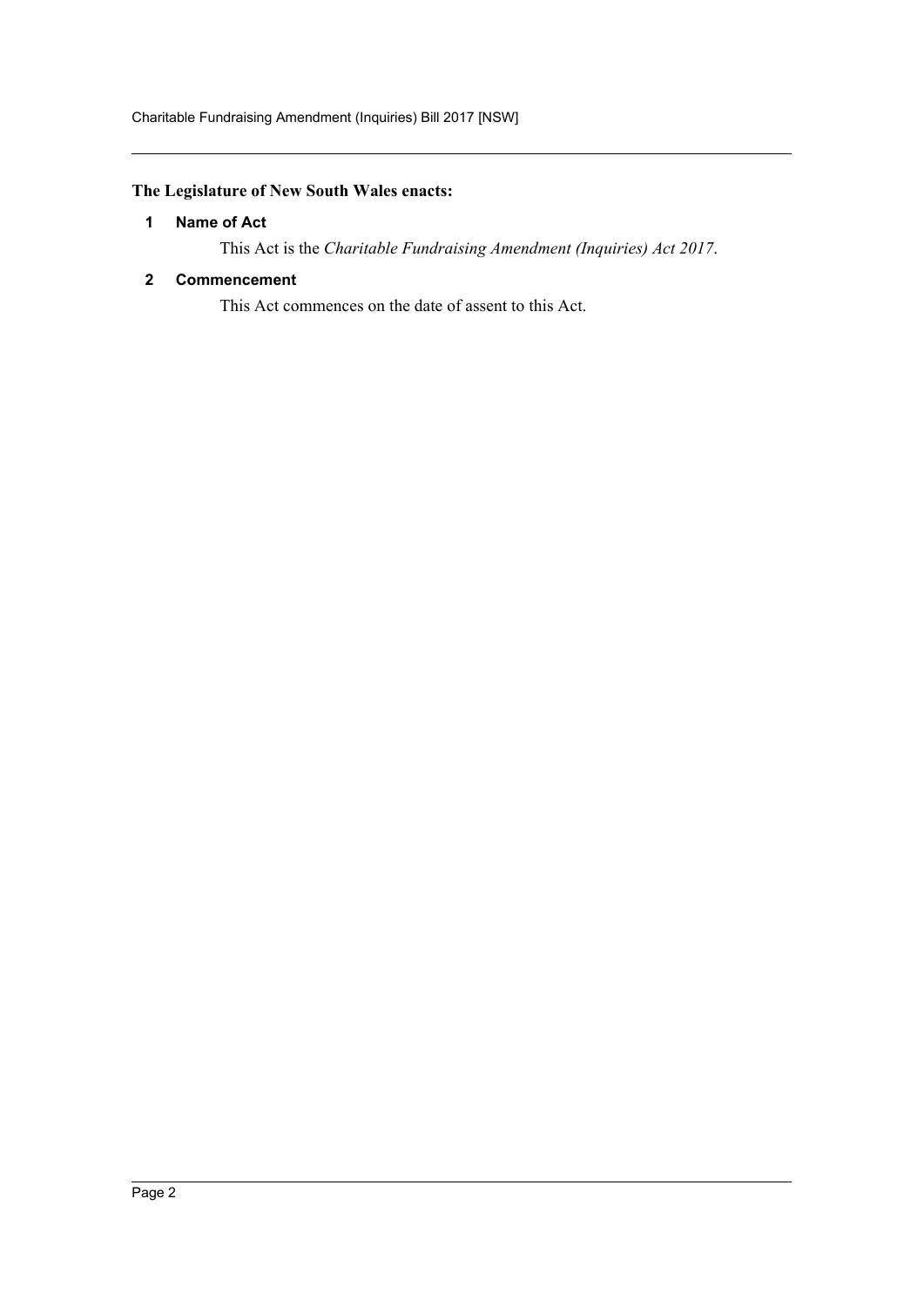# <span id="page-3-0"></span>**Schedule 1 Amendment of Charitable Fundraising Act 1991 No 69**

# **[1] Section 4 Definitions**

Insert in alphabetical order in section 4 (1):

*public inquirer*, in relation to a public inquiry, means the person appointed under Part 3A to conduct the public inquiry. *public inquiry* means a public inquiry under Part 3A.

# **[2] Section 29 Search warrant**

Omit "conducted under this Act" from section 29 (1).

Insert instead "conducted under this Part or Part 3A".

#### **[3] Section 41 Recovery of certain expenses**

Insert "or public inquirer (or their agents)" after "authorised inspector" in section 41 (2).

# **[4] Section 41 (2)**

Insert "or inquirer" after "the inspector".

#### **[5] Section 41 (2A) and (2B)**

Insert after section 41 (2):

- $(2A)$  In addition to the Minister's powers under subsections  $(1)$  and  $(2)$ , the Minister may direct that the costs of an inquiry under Part 3 or a public inquiry are payable by 2 or more persons or organisations in the proportions that the Minister considers appropriate. The costs are payable by those persons or organisations in the proportions directed and are recoverable from each of them in a court of competent jurisdiction as a debt due to the Crown.
- (2B) Subsection (2A) extends to:
	- (a) an inquiry under Part 3 that began (but was not completed) before the commencement of the subsection, and
	- (b) if an inquiry began under Part 3 and then became a public inquiry—the costs of both the inquiry under Part 3 and the public inquiry.

# **[6] Section 41 (6)**

Insert after section 41 (5):

(6) When deciding whether to direct a person or organisation to make payments under this section, the Minister must take into account the financial viability of the person or organisation.

# **[7] Part 3A**

Insert after Part 3:

# **Part 3A Public inquiries**

# **Division 1 Preliminary**

#### **41A Definitions**

In this Part: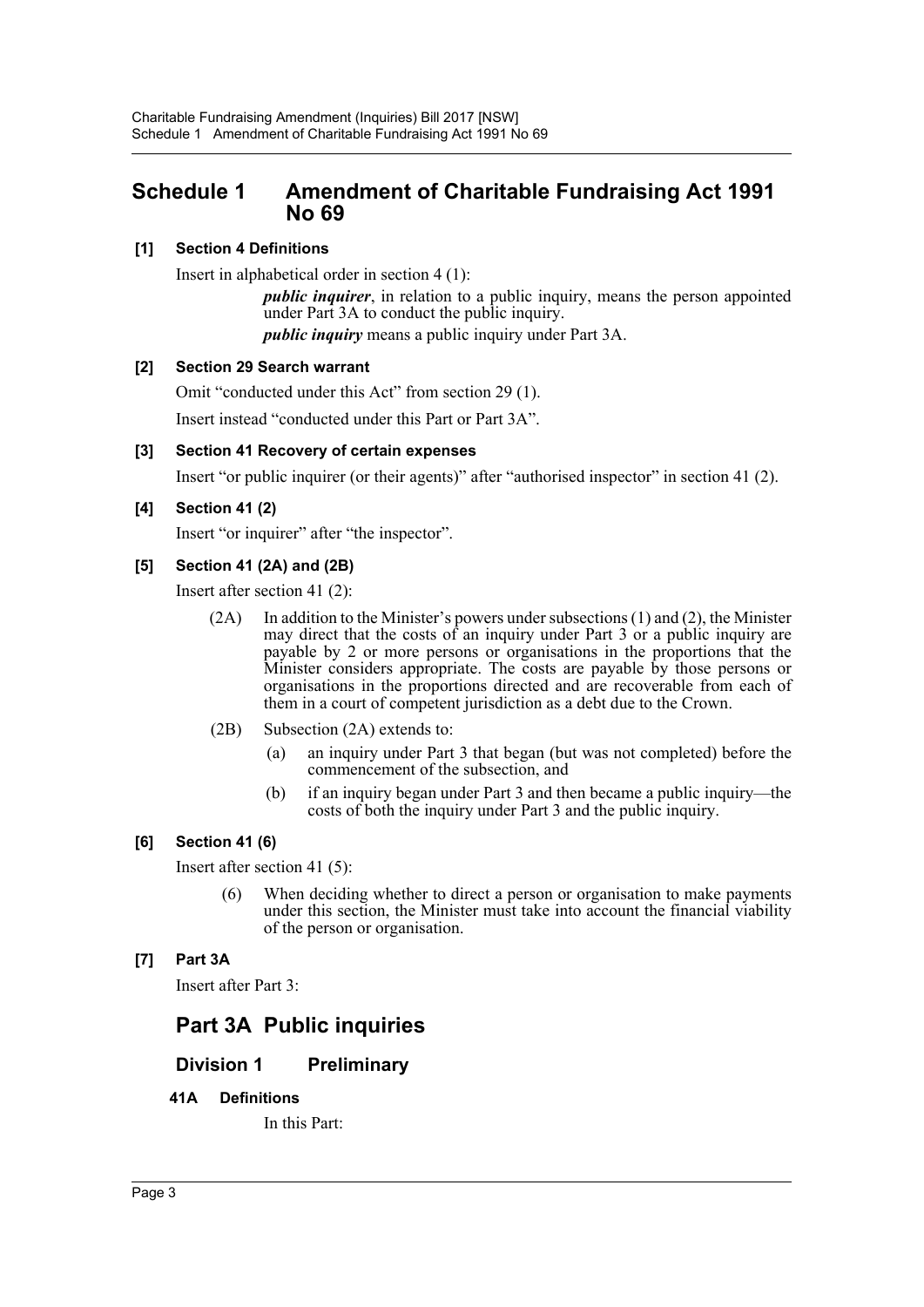*existing non-public inquiry*—see section 41C (1). *qualified person*—see section 41B (3).

# **Division 2 Establishment of public inquiries**

#### **41B Appointment of public inquirers to conduct public inquiries**

- (1) The Minister may appoint a qualified person to conduct a public inquiry into:
	- (a) any person, organisation or matter into which the Minister may cause an inquiry to be made by an authorised inspector under Part 3, or
	- (b) any other matter associated with fundraising appeals.
- (2) The Minister may appoint a public inquirer only if the Minister and the Premier consider that it is in the public interest for a public inquiry to be conducted.
- (3) A person is a *qualified person* only if the person holds or has held office as:
	- (a) a Judge of the Supreme Court of the State or any other State or a Territory, or
	- (b) a Judge of the Federal Court of Australia, or
	- (c) a Justice of the High Court.
- (4) However, a person is not a qualified person if the person is a member of the Legislative Council or of the Legislative Assembly or is a member of a House of Parliament or legislature of another State or Territory or of the Commonwealth.

#### **41C Reconstitution of existing non-public inquiry as public inquiry**

- (1) The Minister may appoint an authorised inspector conducting an inquiry under Part 3 (an *existing non-public inquiry*) to be a public inquirer for that inquiry if:
	- (a) the inspector is a qualified person, and
	- (b) the Minister and the Premier consider that it is in the public interest for a public inquiry to be conducted.
- (2) If such an appointment is made:
	- (a) the existing non-public inquiry is, on and from the time of the appointment, to be conducted as a public inquiry under this Part, and
	- (b) the public inquiry is to be in relation to the same matters as the existing non-public inquiry unless the instrument of appointment provides differently, and
	- (c) any matters requiring compliance under Division 1 of Part 3 in relation to the existing non-public inquiry that have not yet been complied must still be complied with, and
	- (d) any search warrant issued under Division 1 of Part 3 in relation to the existing non-public inquiry remains valid and can be executed, and
	- (e) any person who was engaged to assist the authorised inspector conducting the existing non-public inquiry, or allowed to represent a person in the existing non-public inquiry, may continue to assist or represent in the public inquiry, and
	- (f) any information or evidence that was obtained under Division 1 of Part 3 in relation to the existing non-public inquiry may be used in and for the purposes of the public inquiry, and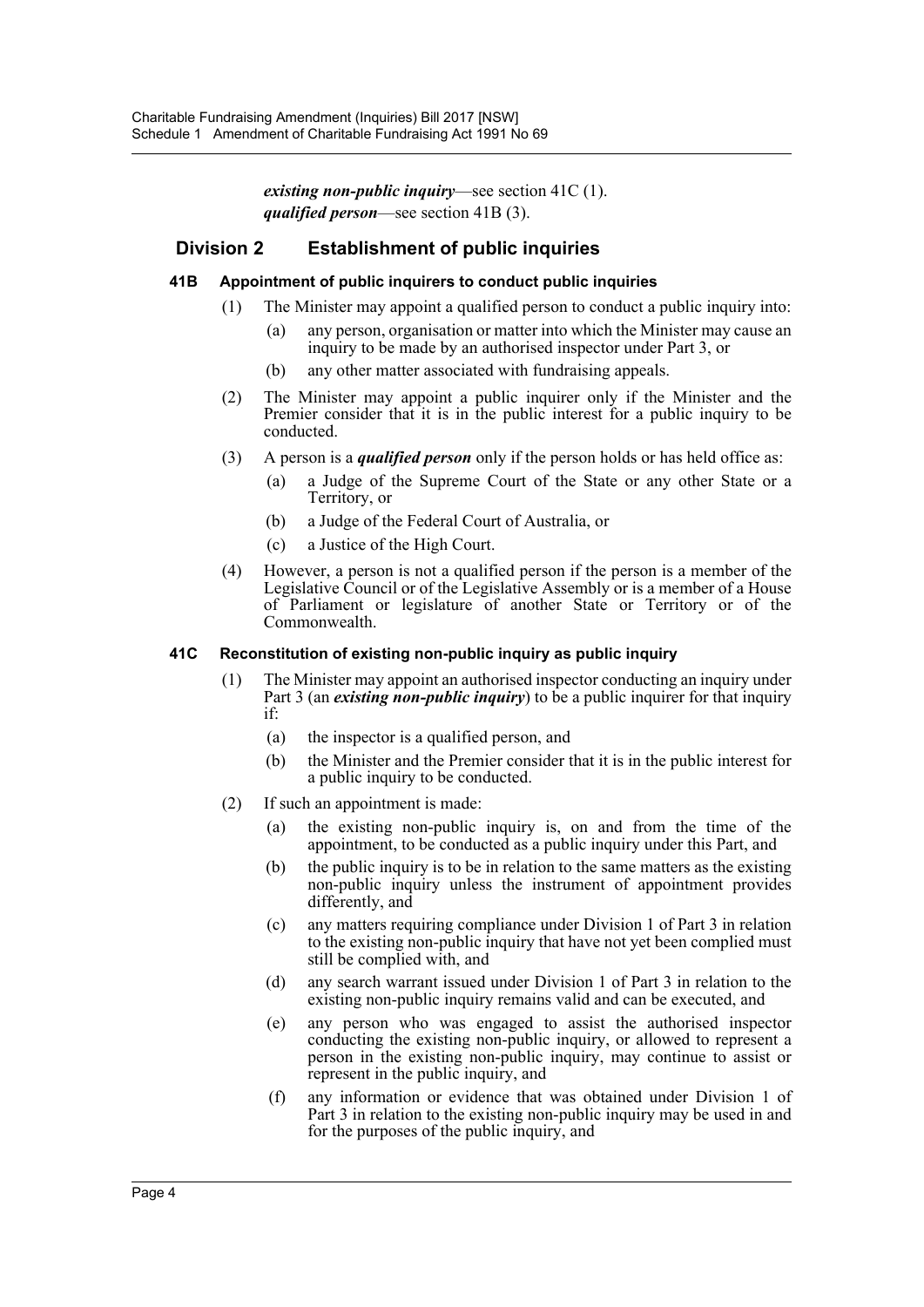- (g) any other matter or thing that had effect in relation to the existing non-public inquiry continues to have effect in relation to the public inquiry.
- (3) A public inquirer for a public inquiry that was previously an existing non-public inquiry may give such directions as the public inquirer considers appropriate to facilitate the reconstitution of the existing non-public inquiry as a public inquiry.
- (4) This section extends to existing non-public inquiries that began (but were not completed) before the commencement of this Part.

#### **41D Protection from liability**

A public inquirer has, in the exercise of functions under this Part as a public inquirer, the same protection and immunity as a Judge of the Supreme Court.

#### **41E Reports on public hearings**

- (1) The Minister may, in the instrument of appointment of a public inquirer, require the public inquirer to prepare and provide to the Minister one or more reports on a public inquiry (including reports before the public inquiry is concluded) on specified matters within a specified time.
- (2) The public inquirer must prepare any report required by the Minister.
- (3) The Minister may cause a copy of a report provided to the Minister to be published in any way that the Minister considers appropriate, including by publishing it on a website or tabling it in one or both Houses of Parliament.
- (4) A copy of a report to be tabled in a House of Parliament may be presented to the Clerk of the House if the House is not sitting when it is sought to be tabled.
- (5) A copy of a report presented under subsection (4):
	- (a) is, on presentation and for all purposes, taken to have been laid before the House, and
	- (b) may be printed by authority of the Clerk of the House, and
	- (c) if so printed, is taken to be a document published by or under the authority of the House, and
	- (d) is to be recorded:
		- (i) in the case of the Legislative Council—in the Minutes of the Proceedings of the Legislative Council, and
		- (ii) in the case of the Legislative Assembly—in the Votes and Proceedings of the Legislative Assembly,

on the first sitting day of the House after receipt of the copy of the report by the Clerk.

#### **41F Procedural guidelines relating to public inquiries**

- (1) A public inquirer is to issue guidelines relating to the conduct of the public inquiry if the public inquirer considers it in the public interest to do so.
- (2) Without limiting subsection (1), the guidelines may provide guidance on the following aspects of the conduct of the public inquiry:
	- (a) the investigation of evidence that might exculpate relevant persons,
	- (b) the disclosure of exculpatory and other relevant evidence to relevant persons,
	- (c) the opportunity to cross-examine witnesses as to their credibility,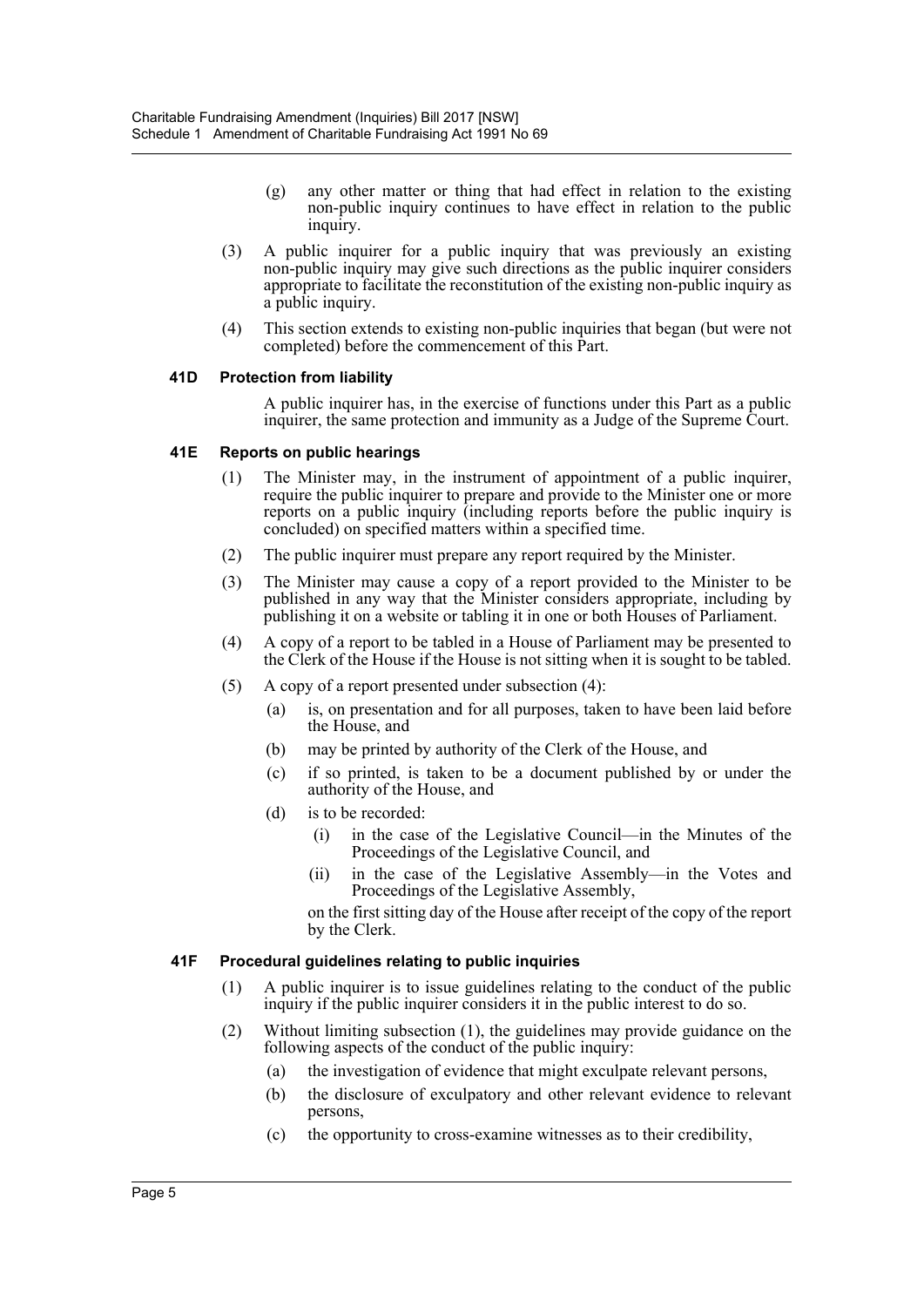- (d) providing relevant persons and other witnesses with access to relevant documents and a reasonable time to prepare before giving evidence,
- (e) any other matter the public inquirer considers necessary to ensure procedural fairness.
- (3) The public inquirer is to ensure that the guidelines are made publicly available.
- (4) In this section:

*relevant person* means a person against whom substantial allegations have been made in the course of or in connection with the public inquiry.

#### **Division 3 Hearings**

#### **41G Hearings**

- (1) A public inquirer may hold hearings in connection with a public inquiry.
- (2) A hearing is to be held in public unless the public inquirer directs differently.
- (3) The public inquirer may direct that a hearing (or part of a hearing) be held in private if satisfied that it is desirable to do so because of the confidential nature of any evidence or matter or for any other reason.
- (4) When deciding whether to direct that a hearing be held in private (and without limiting subsection (3)), one of the matters that the public inquirer must take into account is the effect of a public hearing on the reputation of any persons appearing before the public inquiry.
- (5) If the public inquirer directs that a hearing (or part of a hearing) is to be held in private, the public inquirer may give directions as to the persons who may be present at the hearing (or that part of the hearing).

#### **41H Right of appearance**

- (1) Any Australian legal practitioner appointed by the Crown to assist a public inquirer may appear before a public inquiry.
- (2) If it is shown to the satisfaction of the public inquirer that any person is substantially and directly interested in any subject-matter of a public inquiry, the public inquirer may allow the person (the *affected person*) to appear at the public inquiry or a specified part of the public inquiry.
- (3) The public inquirer may authorise:
	- (a) a person giving evidence at a public inquiry, or
	- (b) an affected person,

to be represented by an Australian legal practitioner at the public inquiry or a specified part of the public inquiry.

(4) The public inquirer is required to give a reasonable opportunity for a person giving evidence at a public inquiry to be legally represented.

#### **41I Legal and financial assistance for witness**

- (1) A witness who is appearing or about to appear before a public inquiry may apply to the Minister for legal or financial assistance.
- (2) The Minister may approve the provision of legal or financial assistance to the applicant if the Minister is of the opinion that this is appropriate, having regard to any one or more of the following:
	- (a) the prospect of hardship to the witness if assistance is declined,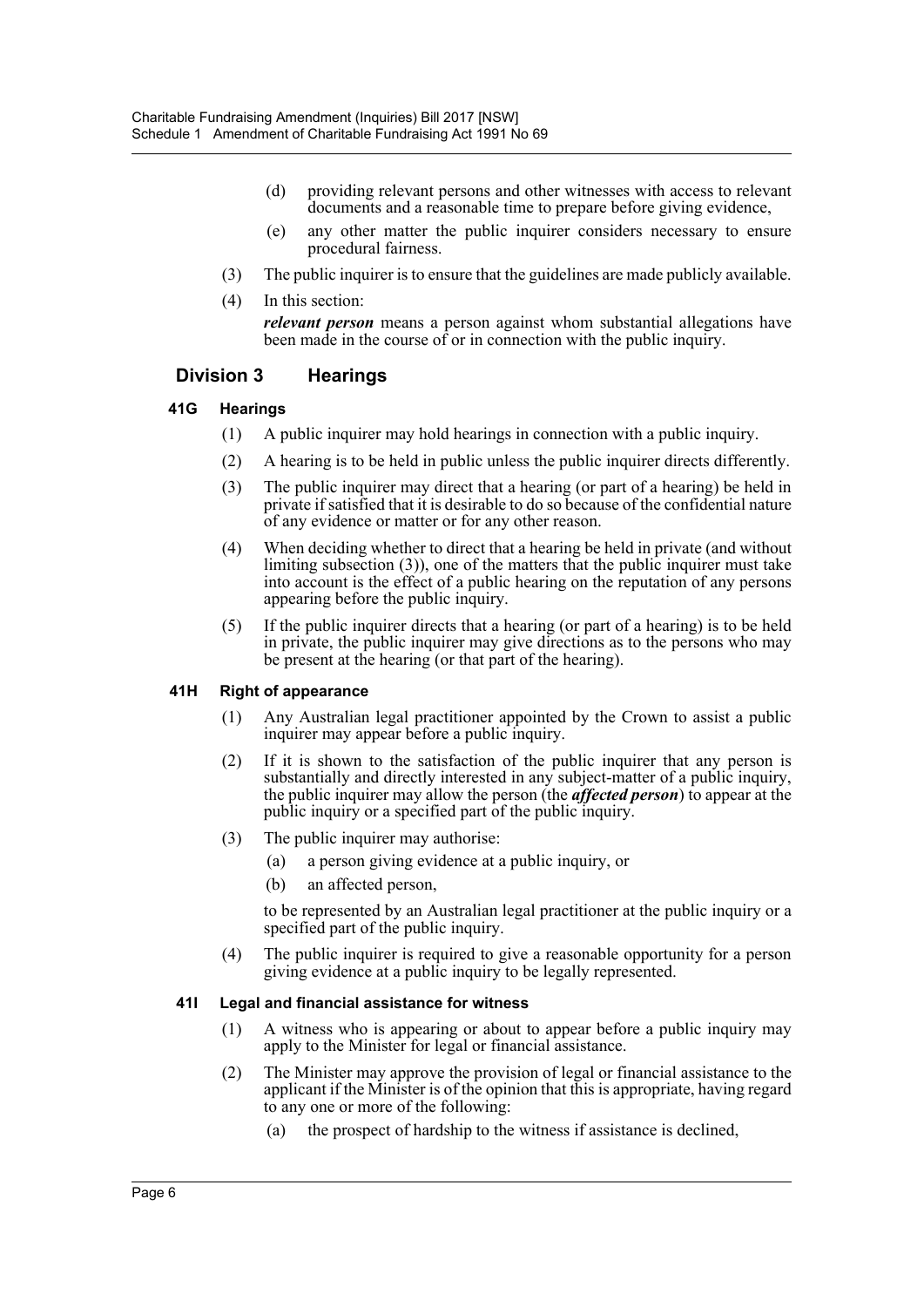- (b) the significance of the evidence that the witness is giving or appears likely to give,
- (c) any other matter relating to the public interest.
- (3) On giving the approval, the Minister may authorise the provision to the witness of legal or financial assistance determined by the Minister in respect of the witness's appearance before the public inquiry. The assistance is to be provided out of money provided by Parliament for the purpose.
- (4) The assistance may be provided unconditionally or subject to conditions determined by the Minister.
- (5) The Minister may delegate one or more of the Minister's functions under this section to the Secretary of the Department of Finance, Services and Innovation.

#### **41J Witnesses**

A public inquirer may issue a summons to a person to appear before the public inquirer at a time and place named in the summons:

- (a) to give evidence, or
- (b) to produce such documents or other things (if any) as are referred to in the summons,

or both.

#### **41K Evidence on oath or affirmation**

A public inquirer may, at a hearing of a public inquiry, take evidence on oath or affirmation and for that purpose:

- (a) the public inquirer may require a person appearing at the hearing to give evidence either to take an oath or to make an affirmation in a form approved by the public inquirer, and
- (b) the public inquirer, or any other person authorised by the public inquirer, may administer an oath or affirmation to a person so appearing at the hearing.

#### **41L Examination and cross-examination of witnesses**

- (1) A person authorised or required to appear at a public inquiry, or an Australian legal practitioner or other person allowed to represent a person at a public inquiry, may, with the leave of the public inquirer, examine or cross-examine any witness on any matter that the public inquirer considers relevant.
- (2) If an Australian legal practitioner is appointed to assist the public inquirer at a public inquiry, the Australian legal practitioner may examine or cross-examine any witness on any matter that the public inquirer considers relevant.
- (3) Any witness examined or cross-examined under this section has the same protection and is subject to the same liabilities as if examined by the public inquirer.

#### **41M Restrictions on publication of evidence**

A public inquirer may give directions preventing or restricting the publication of evidence given before the public inquirer or of matters contained in documents obtained or received by the public inquirer.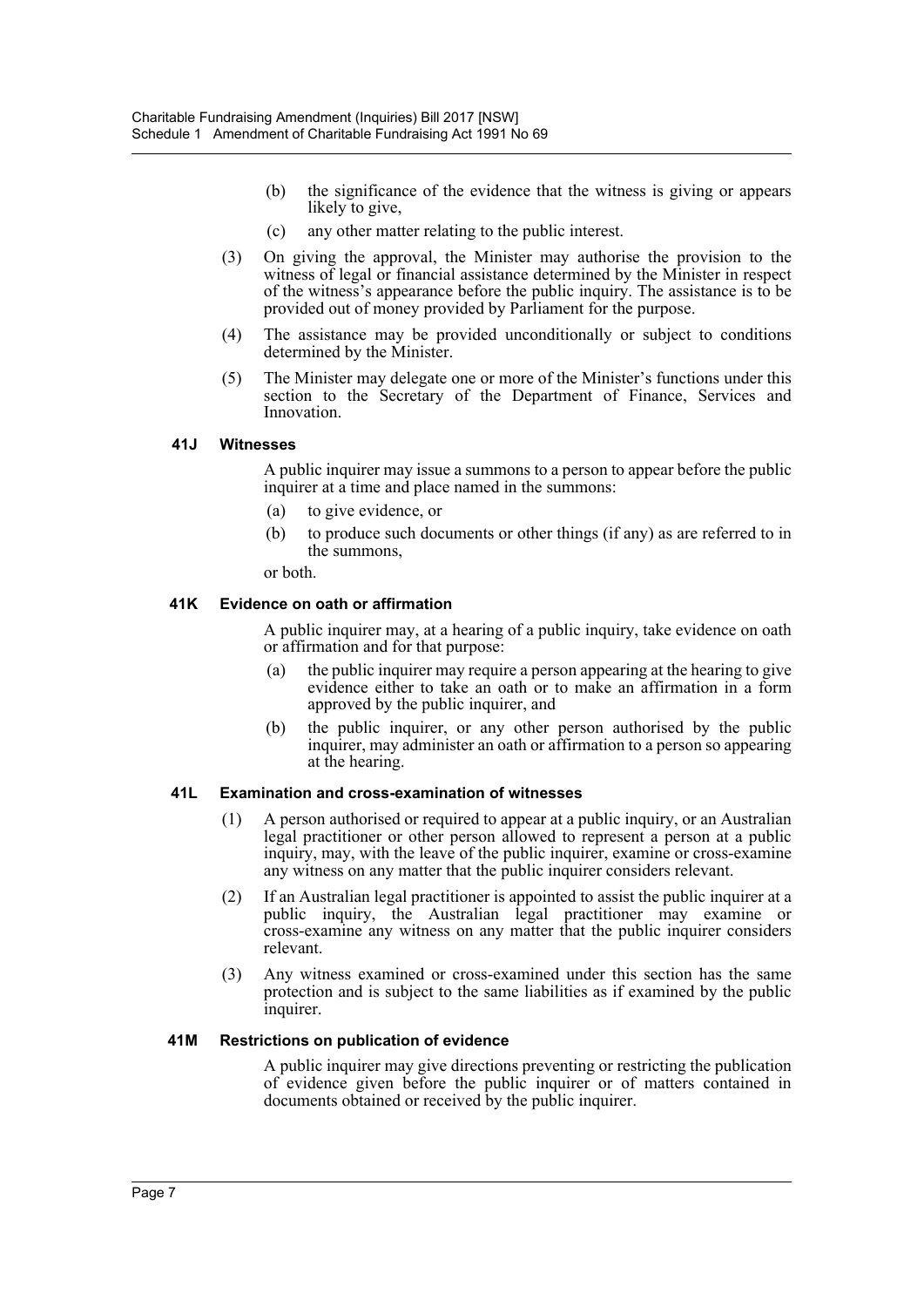#### **41N Protection from incrimination**

#### (1) **Self-incrimination not an excuse**

A person is not excused from a requirement under this Part to produce a record, document or thing, to give information or evidence or to answer a question on the ground that the record, document, thing, information, evidence or answer might incriminate the person or make the person liable to a penalty.

#### (2) **Answer, information or evidence not admissible if objection made**

However, any record, document or thing produced, or information, evidence or answer given, by a natural person in compliance with a requirement under this Part is not admissible in evidence against the person in civil or criminal proceedings (except as provided by subsection (3)) if:

- (a) the person objected at the time to doing so on the ground that it might incriminate the person, or
- (b) the person was not warned at an appropriate time that the person may object to producing the record, document or thing, or giving information, evidence or answer, on the ground that it might incriminate the person.
- (3) Subsection (2) does not prevent any record, document or thing produced, or information, evidence or answer given, by a natural person in compliance with a requirement under this Part from being admitted in evidence in:
	- (a) proceedings for an offence against this Part (including section 30 as extended to this Part by section 41S), or
	- (b) proceedings for contempt in relation to a public inquiry, or
	- (c) proceedings in connection with the revocation or refusal of an authority or the variation, revocation or imposition of conditions on an authority under this Act.

#### (4) **Appropriate time for giving warning about incrimination**

An *appropriate time* for warning a person is any of the following times:

- (a) the time when the requirement to produce the record, document or thing, or give the information, evidence or answer, is made,
- (b) in the case of evidence required to be given when appearing before a public inquirer, any time after the start of the appearance before the inquirer,
- (c) at or about the time immediately before the person produces the record, document or thing or gives the information, evidence or answer.

#### (5) **Further information**

Further information obtained as a result of a record, document or thing produced or information, evidence or answer given in compliance with a requirement under this Part is not inadmissible on the ground:

- (a) that the record, document, thing, information, evidence or answer had to be produced or given, or
- (b) that the record, document, thing, information, evidence or answer might incriminate the person.

#### (6) **Application of section to reconstituted existing non-public inquiries**

This section extends to a requirement made under Division 1 of Part 3 in relation to an existing non-public inquiry before it was reconstituted as a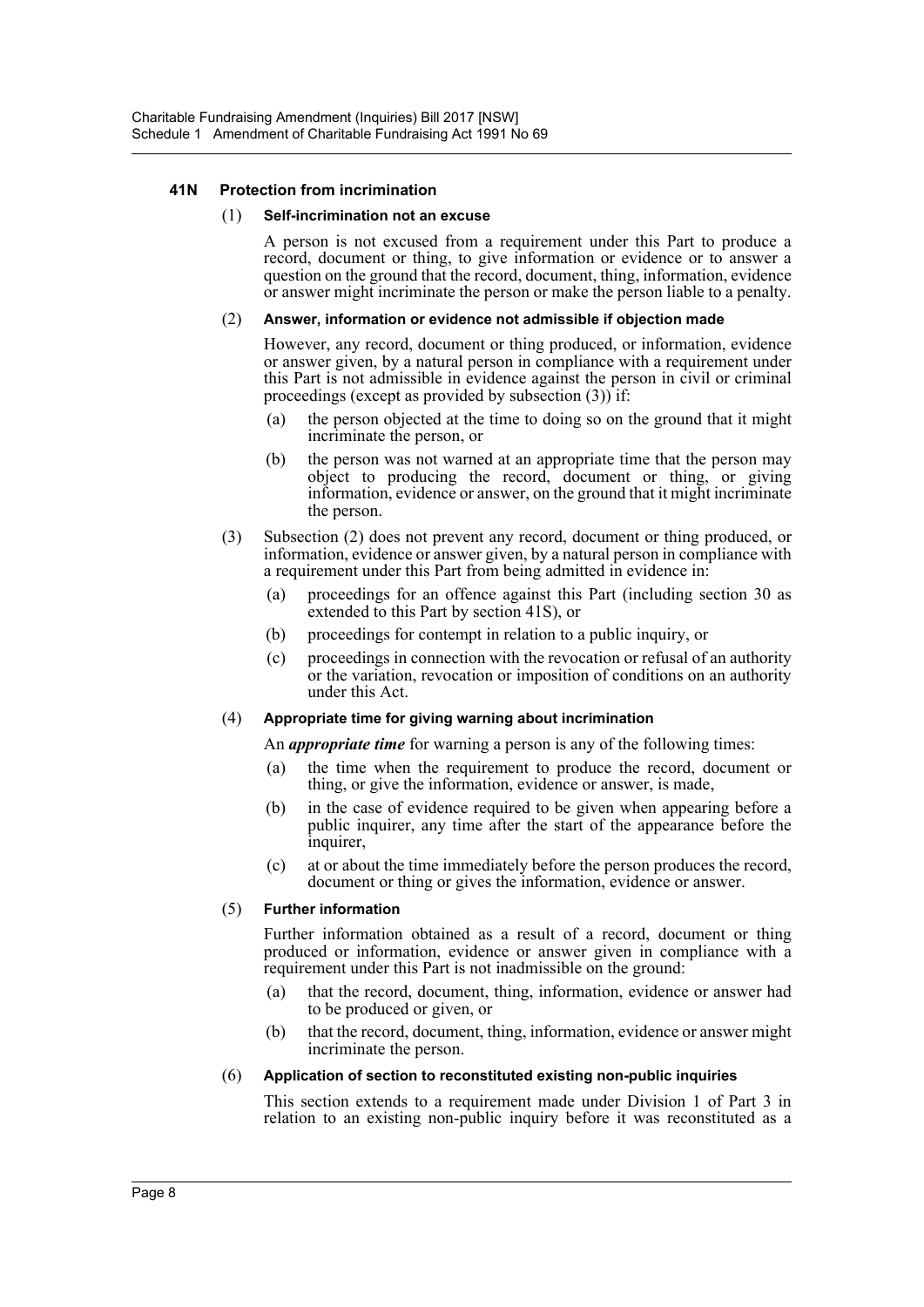public inquiry if the requirement had not yet been complied with when it was reconstituted.

**Note.** Section 41C (2) (c) operates to require compliance with requirements made under Division 1 of Part 3 in relation to an existing non-public inquiry that becomes a public inquiry if the requirements have not yet been complied with.

# **Division 4 Powers of public inquirer**

#### **41O Powers of public inquirer generally**

- (1) A public inquirer has, for the purposes of a public inquiry, all the powers, rights and privileges that the Supreme Court (or any Judge of the Supreme Court) has in, or in relation to, any proceedings concerning each of the following matters:
	- (a) compelling the attendance of witnesses,
	- (b) compelling witnesses to answer questions that the public inquirer considers to be relevant to the public inquiry,
	- (c) compelling the production of documents or other things,
	- (d) punishing persons guilty of contempt or of disobedience of any direction, order or summons made or issued by the public inquirer.
- (2) This section is in addition to, and does not limit, any other power, right or privilege conferred on a public inquirer by another provision of this Part.

#### **41P Investigative powers under Division 1 of Part 3**

- (1) The provisions of sections 27 (Power of Minister to require accounts etc) and 28 (Power of entry and inspection) extend to public inquiries.
- (2) For this purpose:
	- (a) any reference to an inquiry under Part 3 is to be read as including a reference to a public inquiry, and
	- (b) any reference to the purposes of any inquiry under Part 3 is to be read as including a reference to the purposes of any public inquiry, and
	- (c) any reference to the Minister is to be read as including a reference to a public inquirer.

#### **41Q Search warrant**

- (1) The public inquirer may direct an authorised inspector to apply to an authorised officer (within the meaning of the *Law Enforcement (Powers and Responsibilities) Act 2002*) for a search warrant if the public inquirer has reasonable grounds for believing that documents or things relating to a matter relevant to a public inquiry are kept at a particular place and that:
	- (a) the place is used as a dwelling, or
	- (b) a person having custody or control of those documents or things has neglected or failed to comply with a requirement under this Act to produce them or to furnish copies of or extracts from them, or
	- (c) the place is unoccupied or the occupier is temporarily absent.
- (2) A direction under this section operates to authorise the authorised inspector to make an application under section 29 even if the inspector does not have the kind of belief referred to in section 29 (1).
- (3) To avoid doubt, a search warrant issued under section 29 on an application directed under this section may extend to things as well as documents.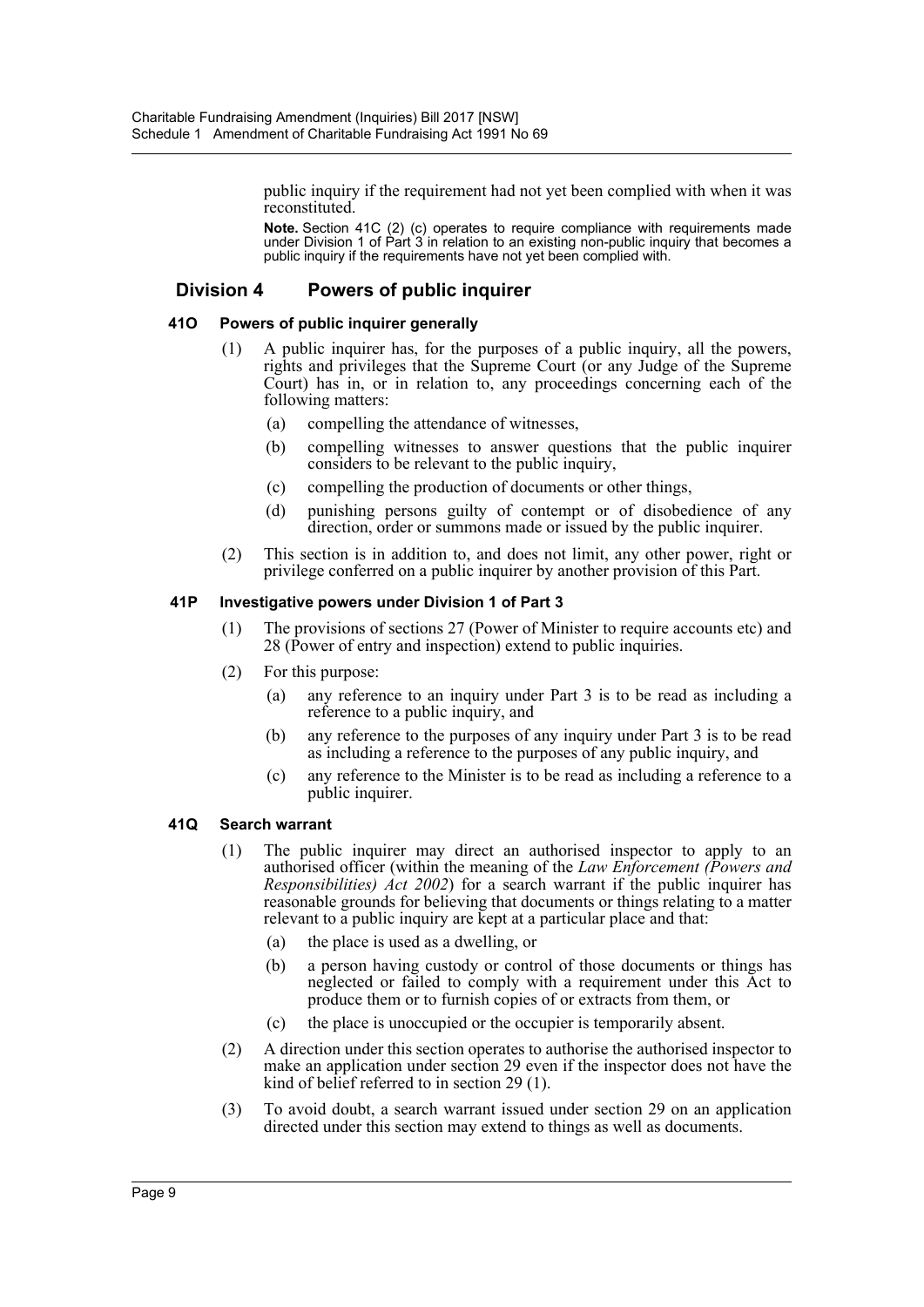# **Division 5 Miscellaneous**

#### **41R Apprehension of witnesses**

- (1) If a person served with a summons to attend a public inquiry as a witness fails to attend in answer to the summons, the public inquirer may, on proof by statutory declaration of the service of the summons, issue a warrant for the apprehension of the witness.
- (2) A warrant under this section authorises the apprehension of the witness and his or her being promptly brought before the public inquirer and detained in a correctional centre or elsewhere for that purpose until released by order of the public inquirer.
- (3) A warrant issued under this section may be executed by any police officer, or by any person to whom it is addressed, and the person executing it may use such force as is reasonably necessary for the purpose of entering any premises for the purpose of executing it.
- (4) The issue of a warrant or the apprehension of a witness does not relieve the witness from any liability incurred by the witness for non-compliance with a summons.

#### **41S Offences in relation to public inquiries**

- (1) Section 30 (Offences in relation to inquiries) extends to public inquiries with the following modifications:
	- (a) the reference in section 30 (a) to a notice under Division 1 of Part 3 is to be read as including a reference to a notice under this Part (including a notice given in exercise of the powers conferred by section 41P),
	- (b) the reference in section 30 (b) to a document referred to in section 27 (1) (e) is to be read as including a reference to a document that relates to any matter in question in a public inquiry,
	- (c) the reference in section 30 (c) to an oath required to be taken under Division 1 of Part 3 is to be read as including a reference to an oath or affirmation required under this Part,
	- (d) the reference in section 30 (d) to the exercise of functions under Division 1 of Part 3 by the Minister or an authorised inspector is to be read as including a reference to the exercise of functions under this Part by a public inquirer or an authorised inspector.
- (2) A person must not contravene:
	- (a) a direction of a public inquirer that prohibits the person from being present at a hearing (or part of a hearing) of a public inquiry, or
	- (b) a direction of a public inquirer that prevents or restricts the publication of evidence given before the public inquirer or of matters contained in documents obtained or received by the public inquirer.

Maximum penalty (subsection (2)): 10 penalty units.

# **41T Exclusion of personal liability**

- (1) No liability is incurred by the Crown, and no personal liability is incurred by any of the following persons, for any act done or omitted, or for any statement made or issued, by any of them in good faith for the purposes of establishing or conducting a public inquiry:
	- (a) the Minister,
	- (b) the Secretary of the Department of Finance, Services and Innovation,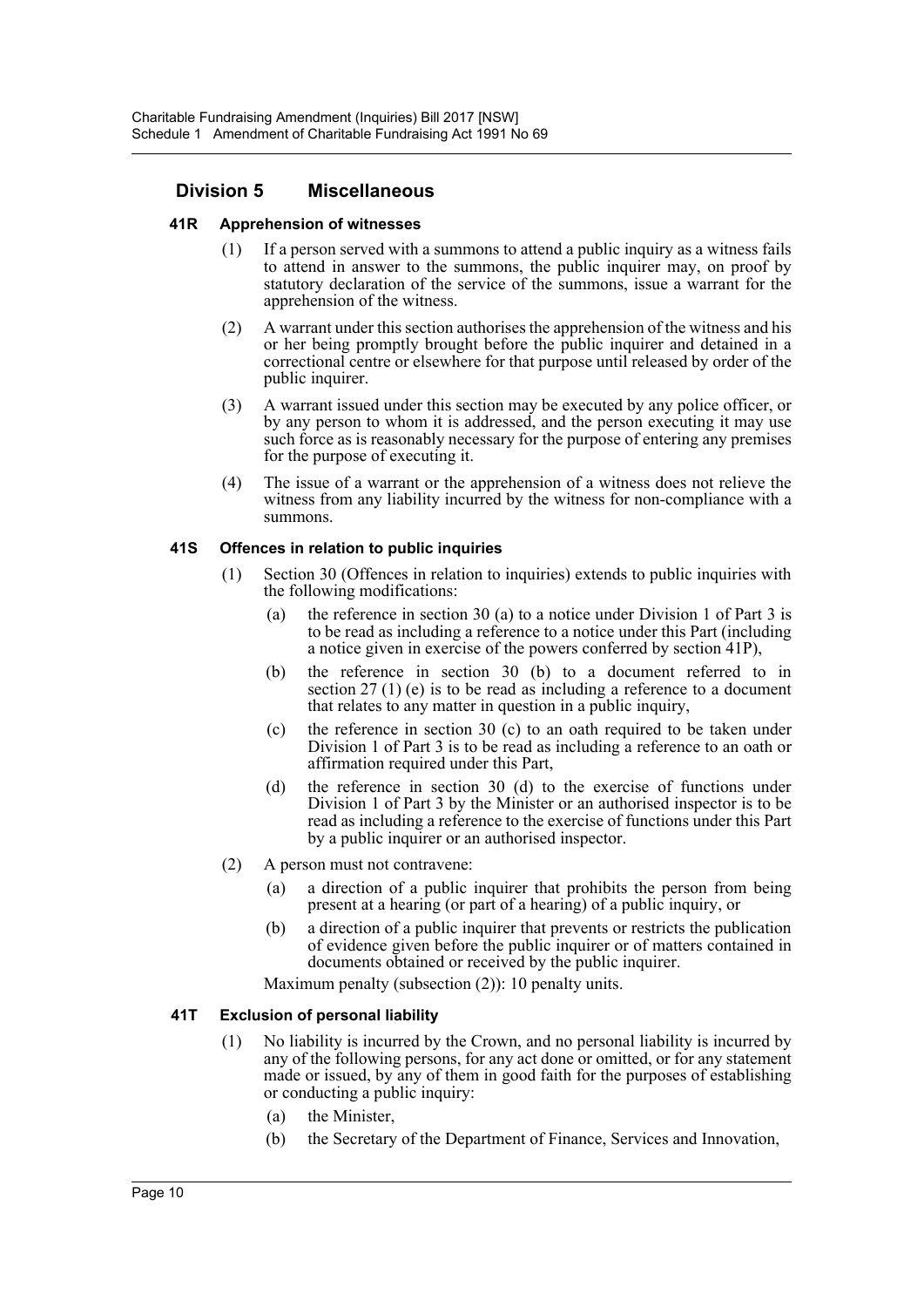- (c) a person employed in the Public Service or engaged to assist the public inquirer to conduct a public inquiry.
- (2) No liability is incurred by a person for publishing in good faith:
	- (a) a statement referred to in subsection (1), or
	- (b) a fair report or summary of such a statement.
- (3) Subsections (1) and (2) extend to acts, omissions and statements occurring in connection with an existing non-public inquiry (including one begun before the commencement of this Part) that becomes a public inquiry under this Part.
- (4) An Australian legal practitioner assisting a public inquirer or representing a person before a public inquirer has the same protection and immunity as a barrister has in appearing for a party in proceedings in the Supreme Court.
- (5) Subject to this Part, a person summoned to attend or appearing before a public inquirer as a witness, or producing a document or other thing to the public inquiry, has the same protection as a witness in proceedings in the Supreme Court.
- (6) No criminal or civil liability (apart from under the provisions of this Act) attaches to a person for compliance, or purported compliance in good faith, with any requirement made under this Part.
- (7) In particular, if a person gives any statement of information or produces any document or other thing under a production requirement, no civil liability attaches to the person for doing so, whether that liability would arise under a contract or otherwise.
- (8) In this section:

*barrister* has the same meaning as in the *Legal Profession Uniform Law (NSW)*.

#### **41U Review of Part**

The Minister is to ensure that the operation of this Part during the 3 years after its commencement is reviewed and that a report on the outcome of the review is published within 12 months after the end of that 3 year period.

# **[8] Schedule 2 Savings and transitional provisions**

Insert before clause 1:

# **Part 1 General**

**[9] Schedule 2, clause 1 (1)**

Insert "or any Act that amends this Act" after "this Act".

**[10] Schedule 2, clause 1 (3)**

Omit "in the Gazette". Insert instead "on the NSW legislation website".

# **[11] Schedule 2**

Insert after clause 1:

# **Part 2 Provisions consequent on enactment of this Act**